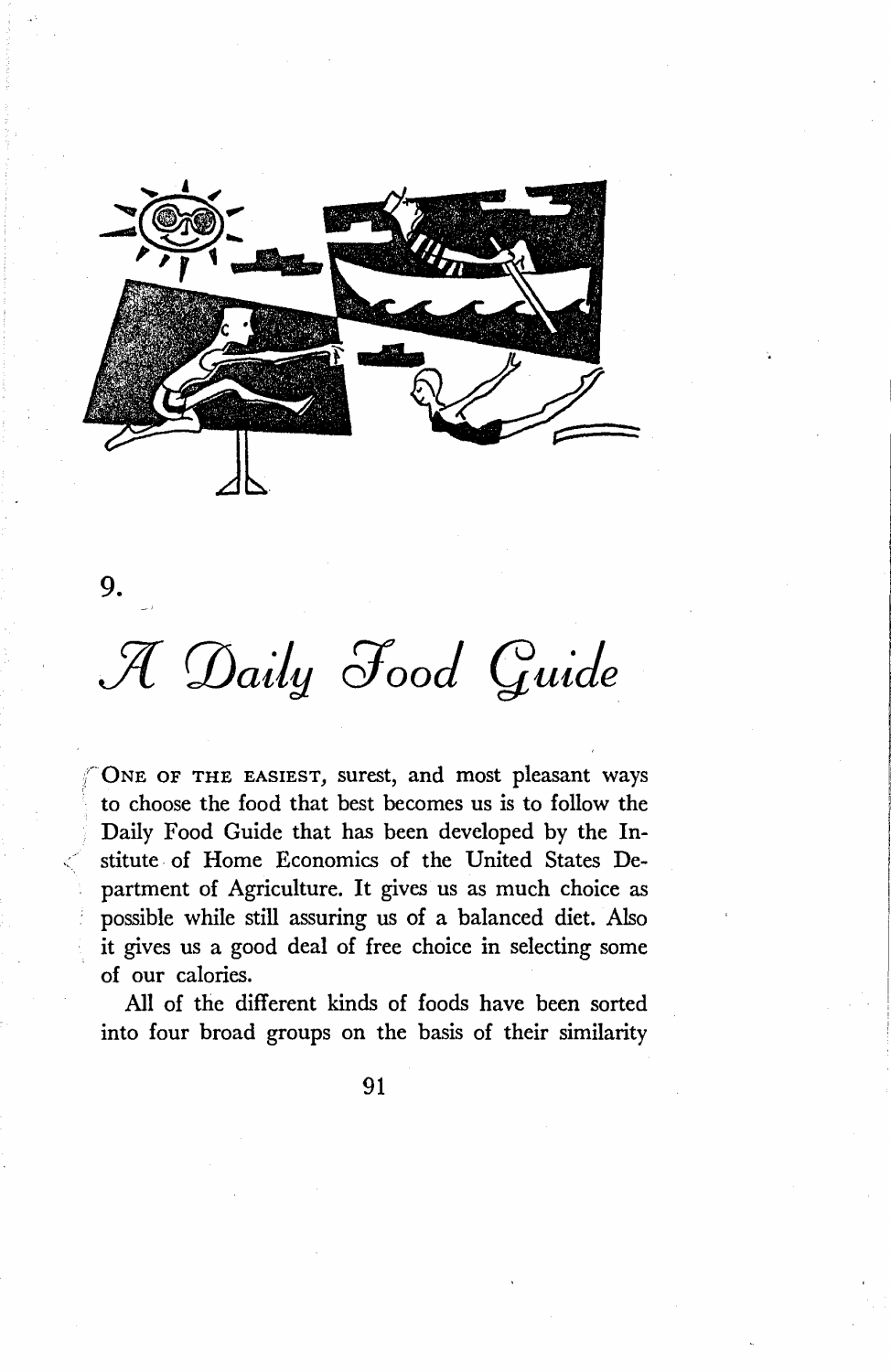## 92 *A Daily Food Guide*

in composition and nutritive value. Then the Guide specifies the number of servings we need from each food group to supply the recommended allowances for the many nutrients.

On the following pages is the Daily Food Guide  $-$  a guide for fitness.

To use this Daily Food Guide:

Select the main part of your diet from these four broad food groups.

Choose at least the number of servings recommended from each group.

Follow the suggestions given for the choices within each group;

Sizes of servings may differ  $-$  small for young children, extra large ( or seconds) for very active adults or teen-agers. Expectant and nursing mothers also require additional servings, and these will be discussed in later chapters.

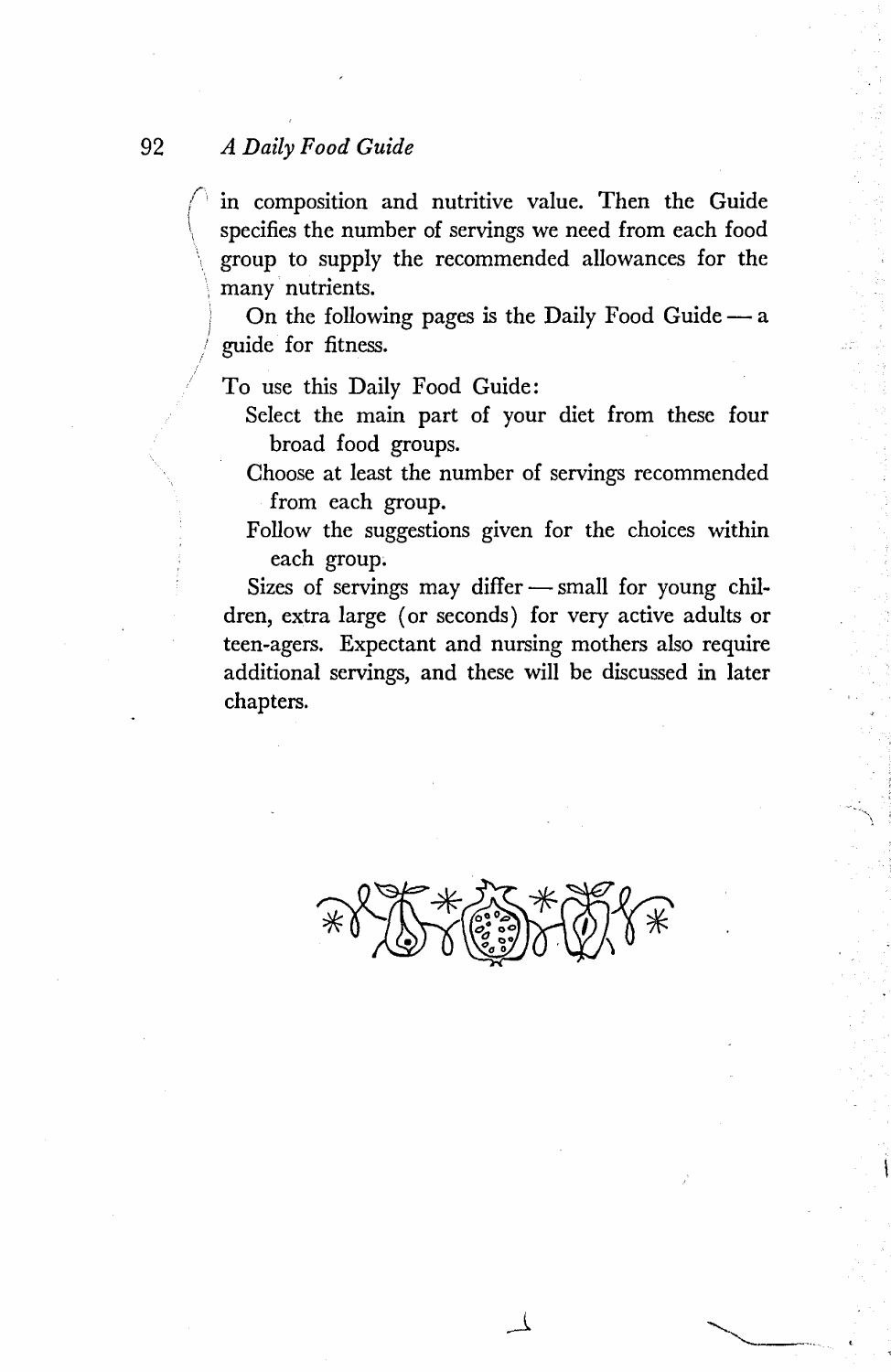#### **BREAD-CEREAL GROUP**

#### *Foods Included*

All breads and cereals that are whole grain, enriched, or restored; check labels to be sure.

Specifically, this group includes: breads, cooked cereals, ready-to-eat cereals, cornmeal, crackers, flour, grits, macaroni and spaghetti, noodles, rice, rolled oats, quick breads and other baked goods if made with whole-grain or enriched flour.

*Amounts Recommended* 

- Choose 4 servings or more daily. Or, if no cereals are chosen, have an extra serving of breads or baked goods, which will make at least "5 servings from this group daily.
- Count as 1 serving: 1 slice of bread; 1 ounce readyto-eat cereal;  $\frac{1}{2}$  to  $\frac{3}{4}$  cup cooked cereal, cornmeal, grits, macaroni, noodles, rice, or spaghetti.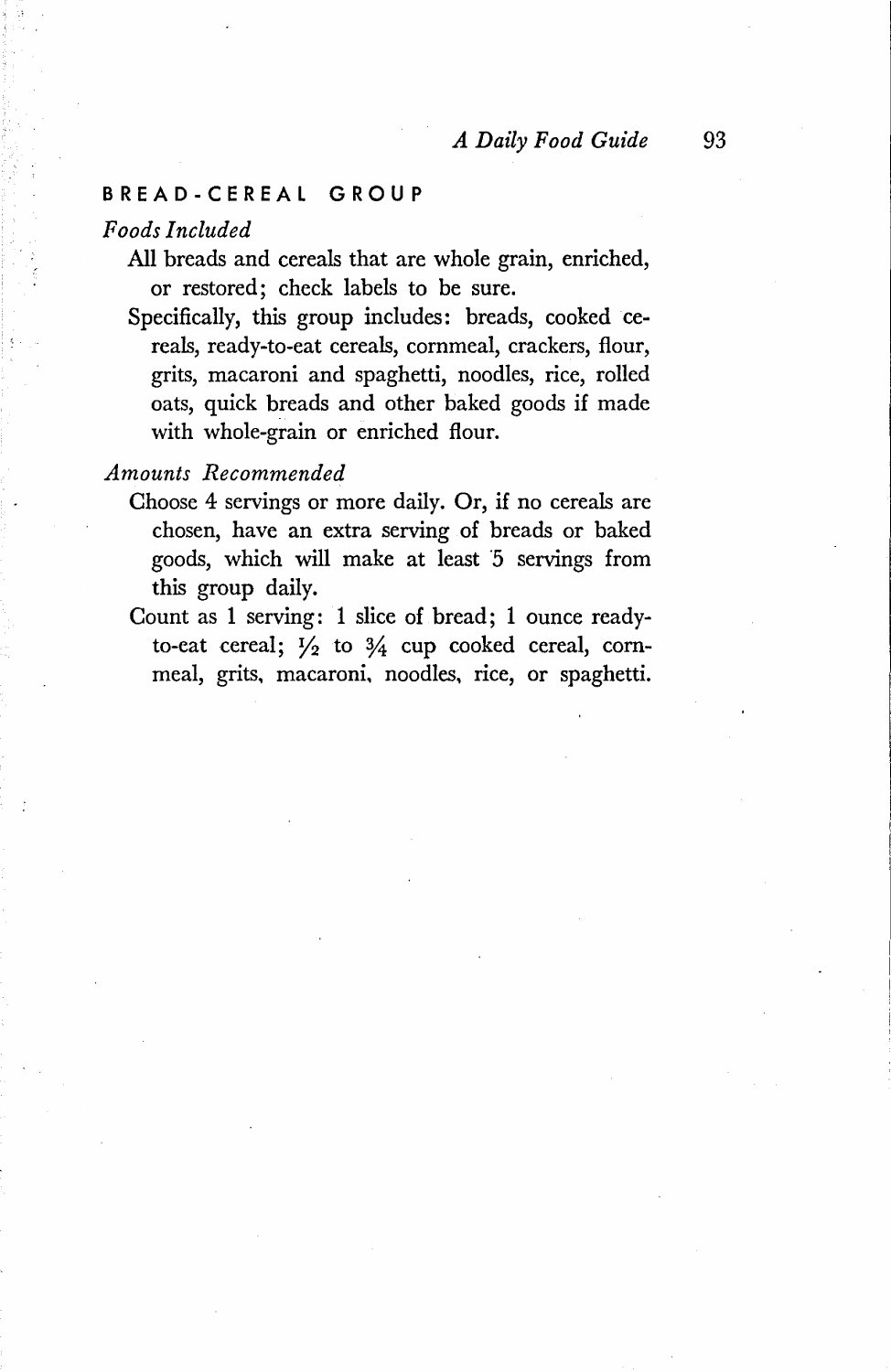#### **MEAT GROUP**

*Foods Included* 

Beef, veal, lamb, pork, variety meats such as liver, heart, kidney

Poultry and eggs

Fish and shellfish

As alternates - dry beans, dry peas, lentils, nuts, peanuts, peanut butter

*Amounts Recommended* 

Choose 2 or more servings every day.

Count as a serving: 2 to 3 ounces of lean, cooked meat; poultry or fish  $-$  all without bone; 2 eggs; 1 cup cooked dry beans, dry peas, or lentils; 4 tablespoons peanut butter.

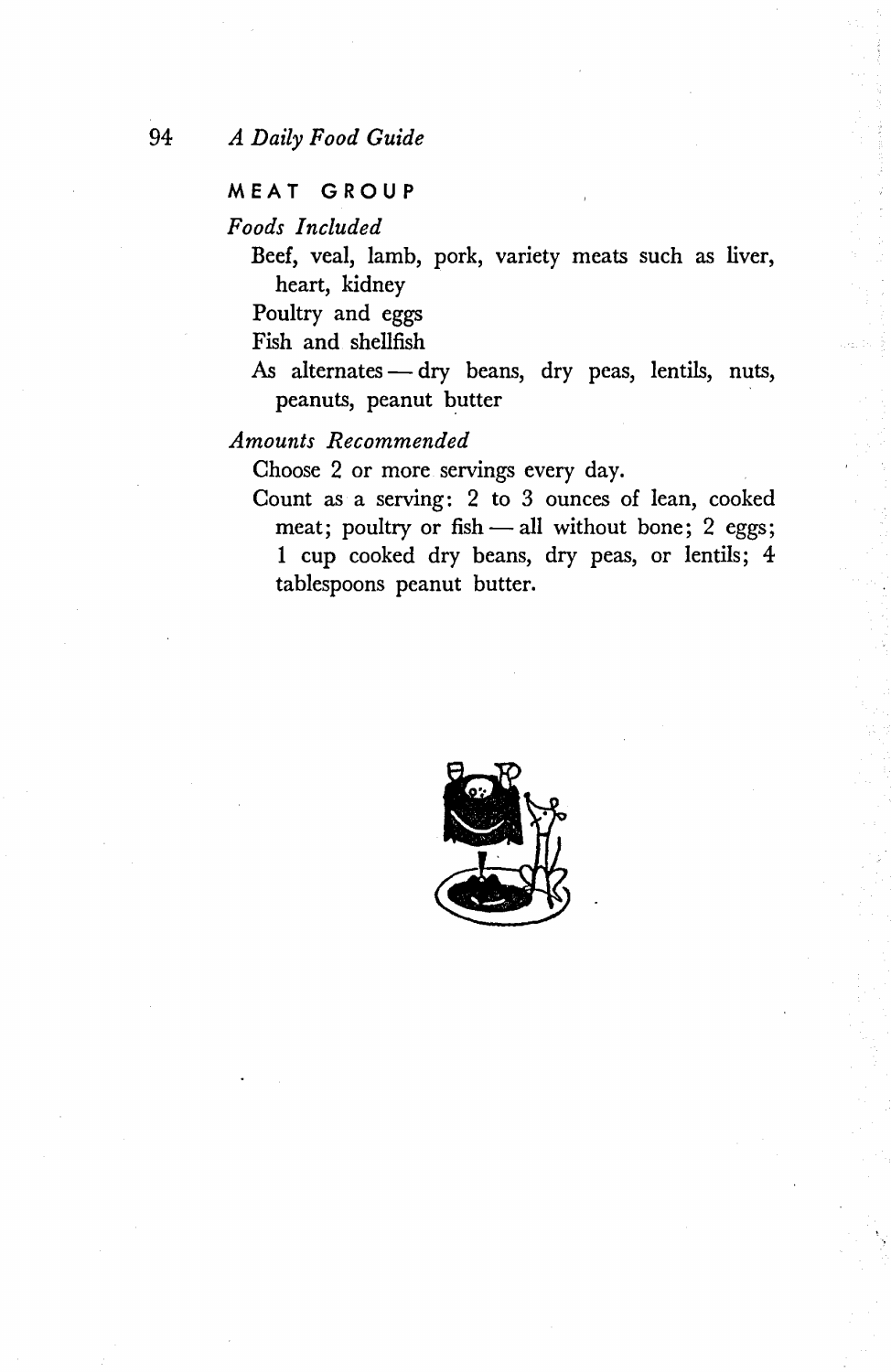### **MILK GROUP**

*Foods Included* 

Milk: fluid whole, evaporated, skim, dry, buttermilk Cheese: cottage, cream, cheddar-type ( natural or processed)

*Amounts Recommended* 

Some milk every day for everyone'.

Recommended amounts are given below in terms of whole fluid milk:

|                         | 8-ounce cups |
|-------------------------|--------------|
|                         |              |
|                         |              |
|                         |              |
| Pregnant women4 or more |              |
|                         |              |

Part or all of the milk may be fluid skim milk, buttermilk, evaporated milk, or dry milk.

Cheese and ice cream may replace part of the milk. The calcium content of the food is the basis for figuring the amount it will take to replace a given amount of milk. Common portions of various kinds of cheese and of ice cream and their milk equivalents in calcium are:

| 1-inch cube or 1 ounce                                                          |                         |
|---------------------------------------------------------------------------------|-------------------------|
| cheddar-type cheese                                                             | $\equiv 2/3$ cup milk   |
| $\frac{1}{2}$ cup cottage cheese                                                | $=\frac{1}{3}$ cup milk |
| 2 tablespoons cream cheese                                                      | $=1$ tablespoon milk    |
| $\frac{1}{2}$ cup or $\frac{1}{4}$ pint ice cream $\equiv \frac{1}{4}$ cup milk |                         |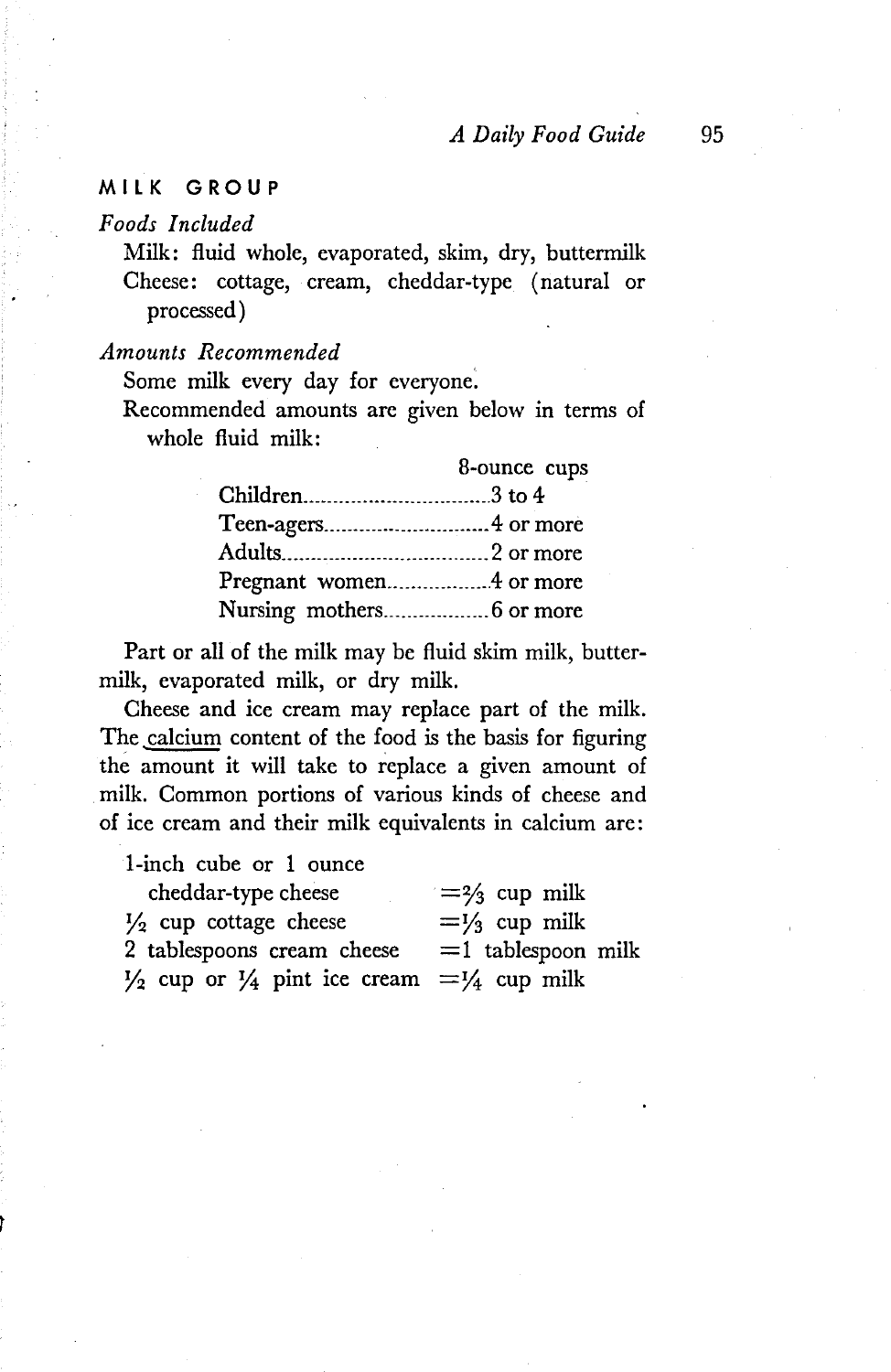## **VEGETABLE-FRUIT GROUP**

*Foods Included* 

All vegetables and fruits. This guide emphasizes those that are valuable as sources of vitamin C and vitamin A.

SouRcEs OF VITAMIN C: *Good sources:* grapefruit or grapefruit juice, orange or orange juice, cantaloup, raw strawberries, broccoli, green pepper. Also guava, mango, papaya, sweet red pepper.

(Lemon juice has the same vitamin C content as orange and grapefruit juice, but usually is used in much smaller amounts.)

*Fair sources:* asparagus tips, Brussels sprouts, raw cabbage, collards, garden cress, kale, kohlrabi, mustard greens, potatoes and sweet potatoes cooked in the jacket, spinach, tomatoes or tomato juice, turnip greens, honeydew melon, tangerine or tangerine juice, watermelon.

SOURCES OF VITAMIN A: Dark-green and deep-yellow vegetables and a few fruits, namely: apricots, broccoli, cantaloup, carrots, chard, collards, cress, kale, mango, persimmon, pumpkin, spinach, sweet potatoes, turnip greens and other dark-green leaves, winter squash.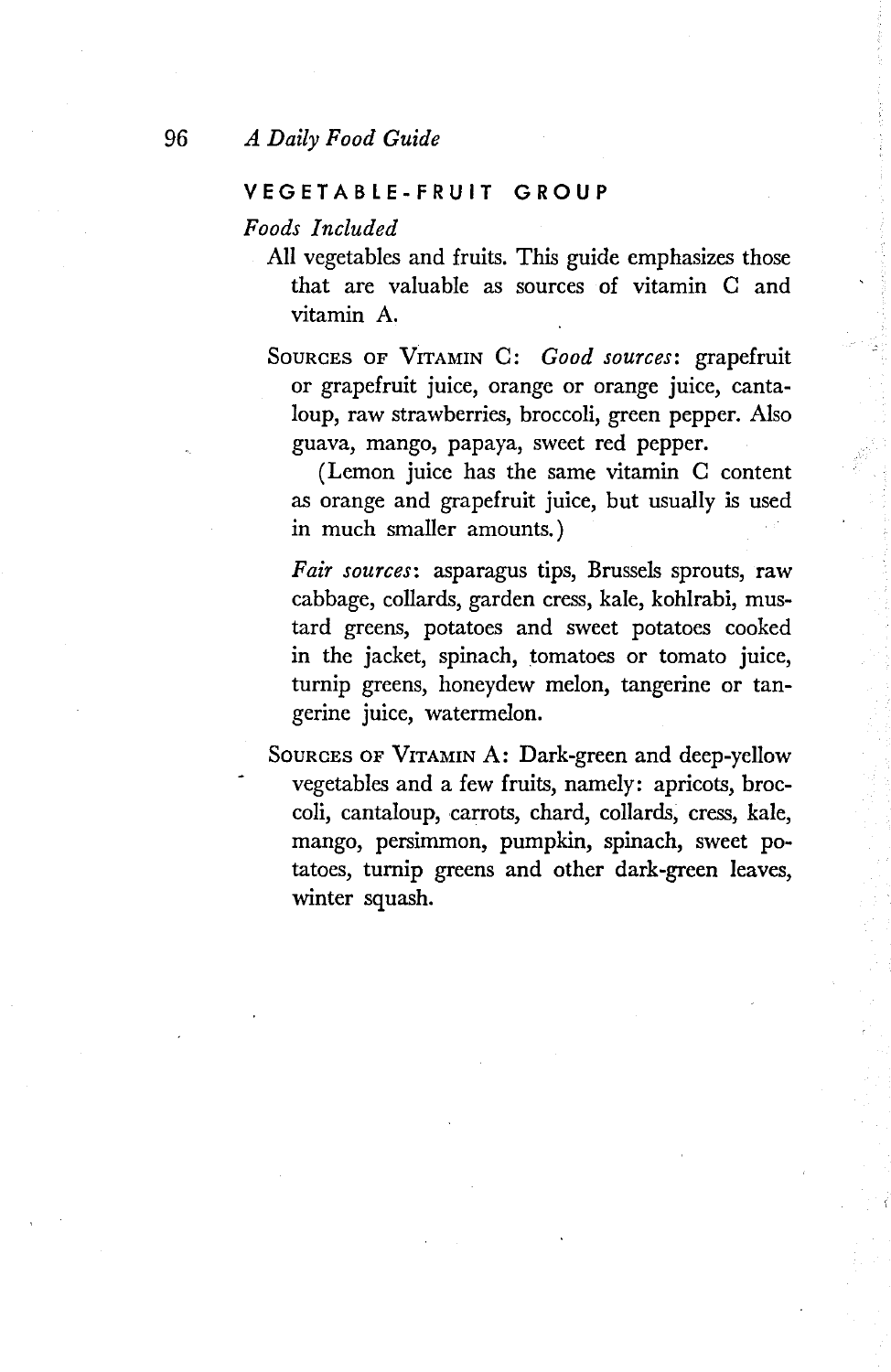#### *Amounts Recommended*

Choose 4 or more servings every day; these should include:

- 1 serving of a good source of vitamin C or 2 servings of a fair source
- 1 serving, at least every other day, of a good source of vitamin A

The remaining 1 to 3 or more servings may be of any vegetable or fruit, including potato.

Count as 1 serving: *½* cup of vegetable or fruit; or a portion as ordinarily served, such as 1 medium apple, banana, orange, or potato, or half of a medium grapefruit or cantaloup.

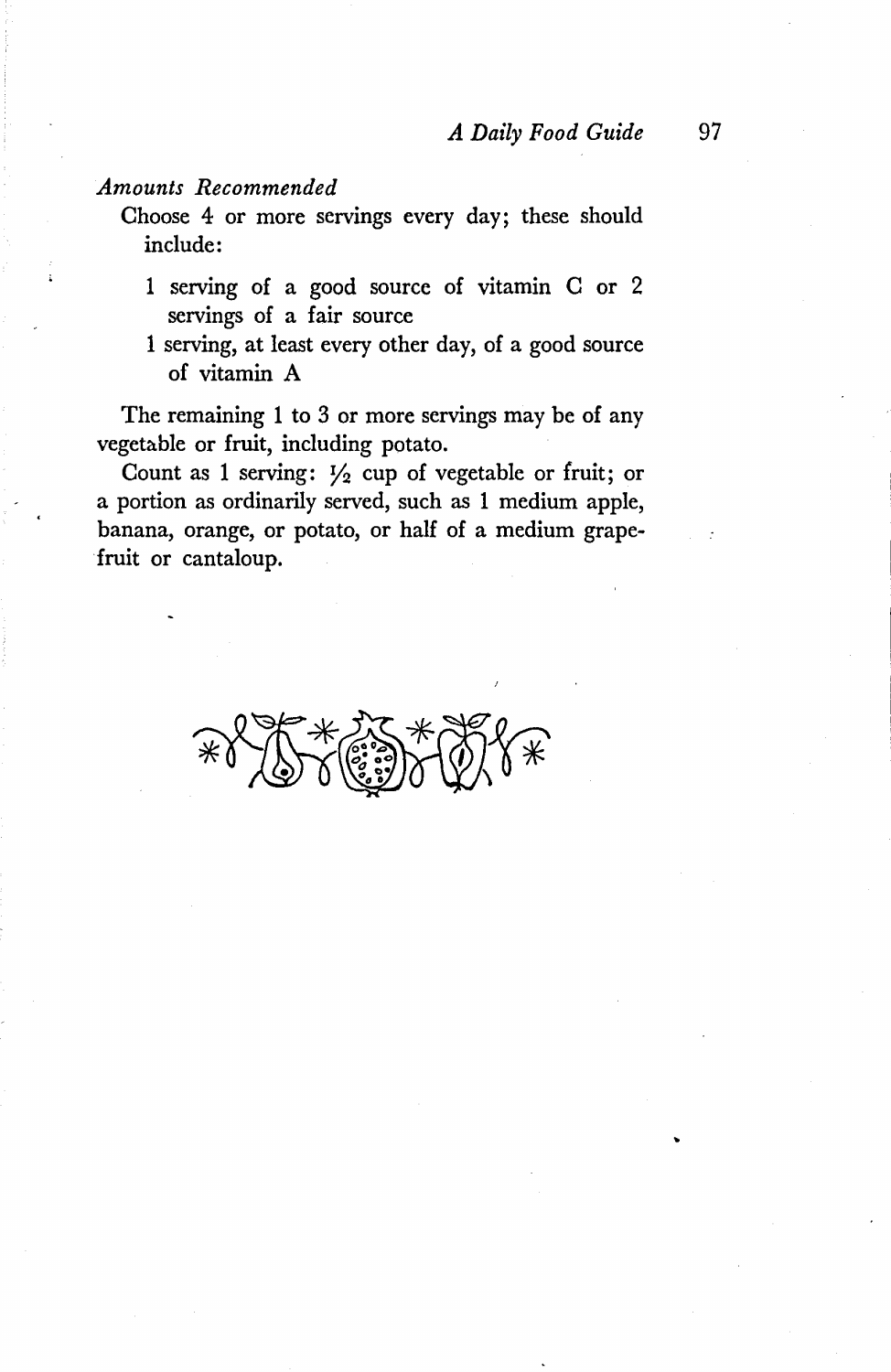#### **OTHER FOODS**

Choose additional foods to add enough calories to complete, but *not to exceed,* your food energy needs for the day. These foods may come both from the different groups and from foods not listed.

Everyone will use some foods not specified (butter, margarine, other fats, oils, sugars, or unenriched refined grain products). These are often ingredients in baked goods and mixed dishes. Fats, oils, and sugars are also added to foods during preparation or at the table to enhance flavor and increase appetite appeal.

These "other foods" supply calories and can add to total nutrients in meals. They are a part of daily meals even though they are not stressed.

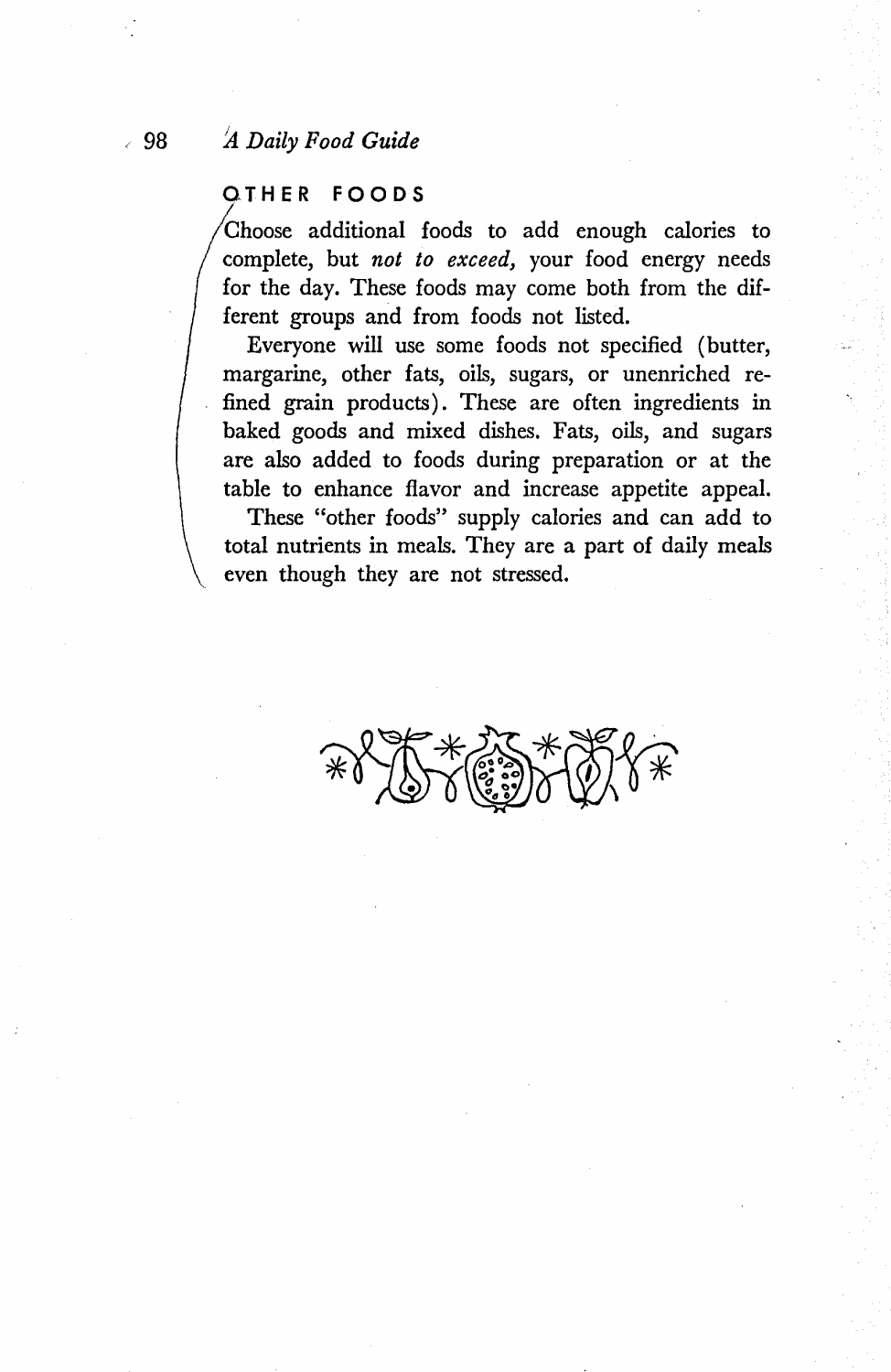#### **VARIETY IS IMPORTANT**

Variety, especially in flavor, is a valuable ingredient in all of our meals. We don't want all of the foods to taste sweet or all of them ,to taste tart, or strongflavored, or bland. It is the combination with interesting accents and blends that we enjoy.

Variety in the texture of the foods adds great interest to the meal. The crispness of a green salad or raw vegetables is good with the smoothness of mashed potatoes or other cooked vegetables. Lightly cooked vegetables have a semi-crisp texture which is different from the softness of long-cooked vegetables.

Variety in color pleases both the eye and the appetite. For this the colored vegetables and fruits are especially helpful. The temperatures of different foods in the same meal can add variety, as can the shape or form of a serving on a plate.

The best kind of variety is that which is built into good meals as they are planned, however simple the meals may be. It is not a window dressing of frills and fanciness which is added as an afterthought.

Most of the good modern cookbooks devote a good deal of space to meal planning and suggestions for the kinds of foods to serve together for different kinds of meals.

Despite its importance, variety is no substitute for quality. We want food that tastes good, smells good, and looks good!

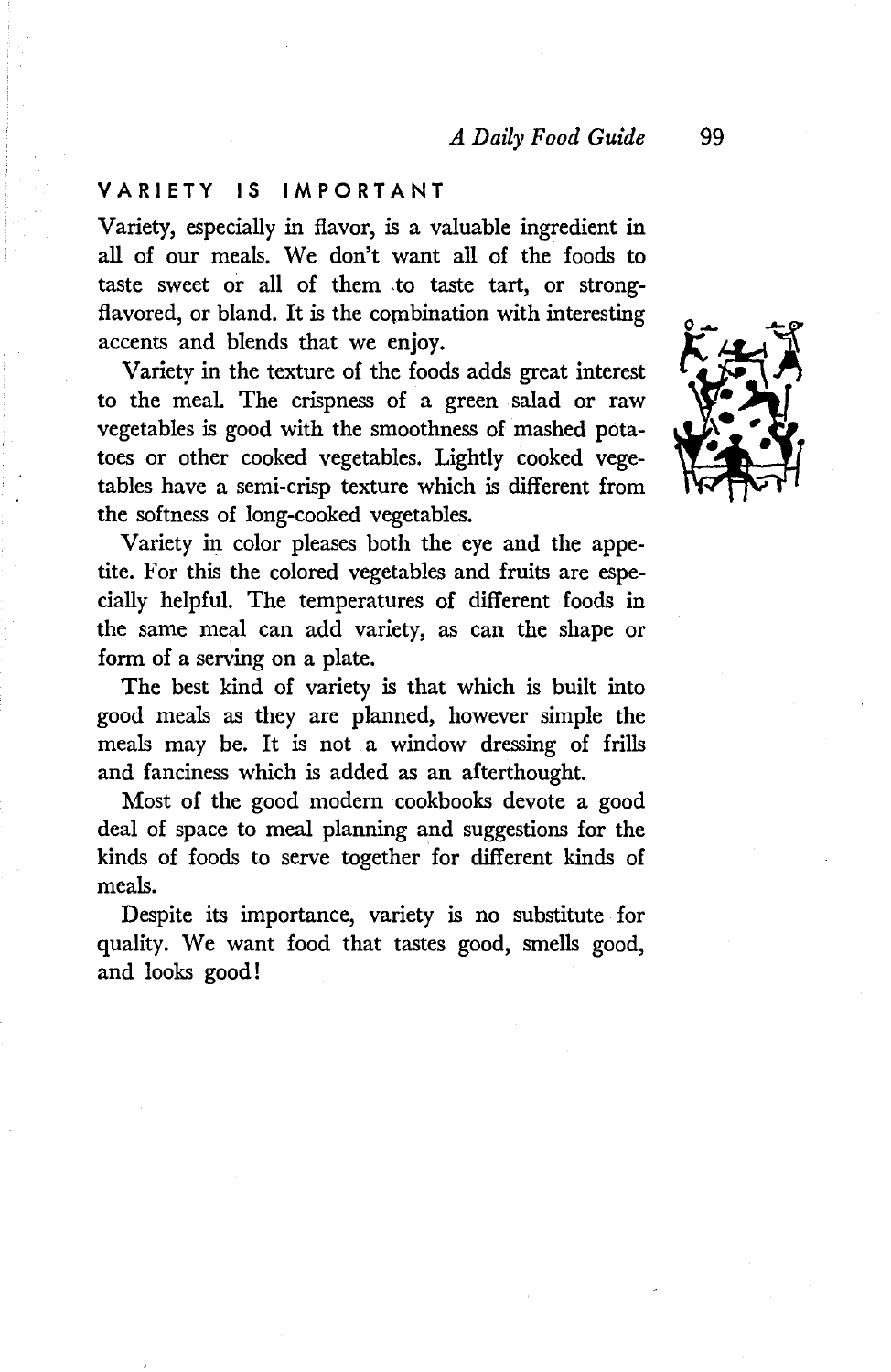#### *I*  **FROM GUIDE TO MEALS**

Arranging foods from the Daily Food Guide into three meals is easy; they almost arrange themselves. Starting with the groups for which the most servings are recommended, we would have:

Bread or some breadstuff or cereal at each meal, and some meals might have both bread and cereal.

Milk for children at each meal and milk for adults usually at two of the meals.

At least one serving from the vegetable-fruit group at each meal. Because our conventional breakfast menu includes fruit, this is one good time to serve the citrus fruit or some other chief source of vitamin C. It could, of course, be served at another meal or for a snack. The three or more other servings from the vegetable-fruit group could then be divided between the noon and evening meals.

One of the servings from the meat group at the evening meal and the other at the noon meal or breakfast, or divided between them. We do need a serving from either the milk group or the meat group at each of the three meals. Often we choose to have a serving of both.

This arrangement of the servings from the Daily Food Guide makes a basic menu pattern which is easy to follow when selecting our meals. It is equally useful when we are planning and preparing meals at home or when eating out and buying our meals ready-made.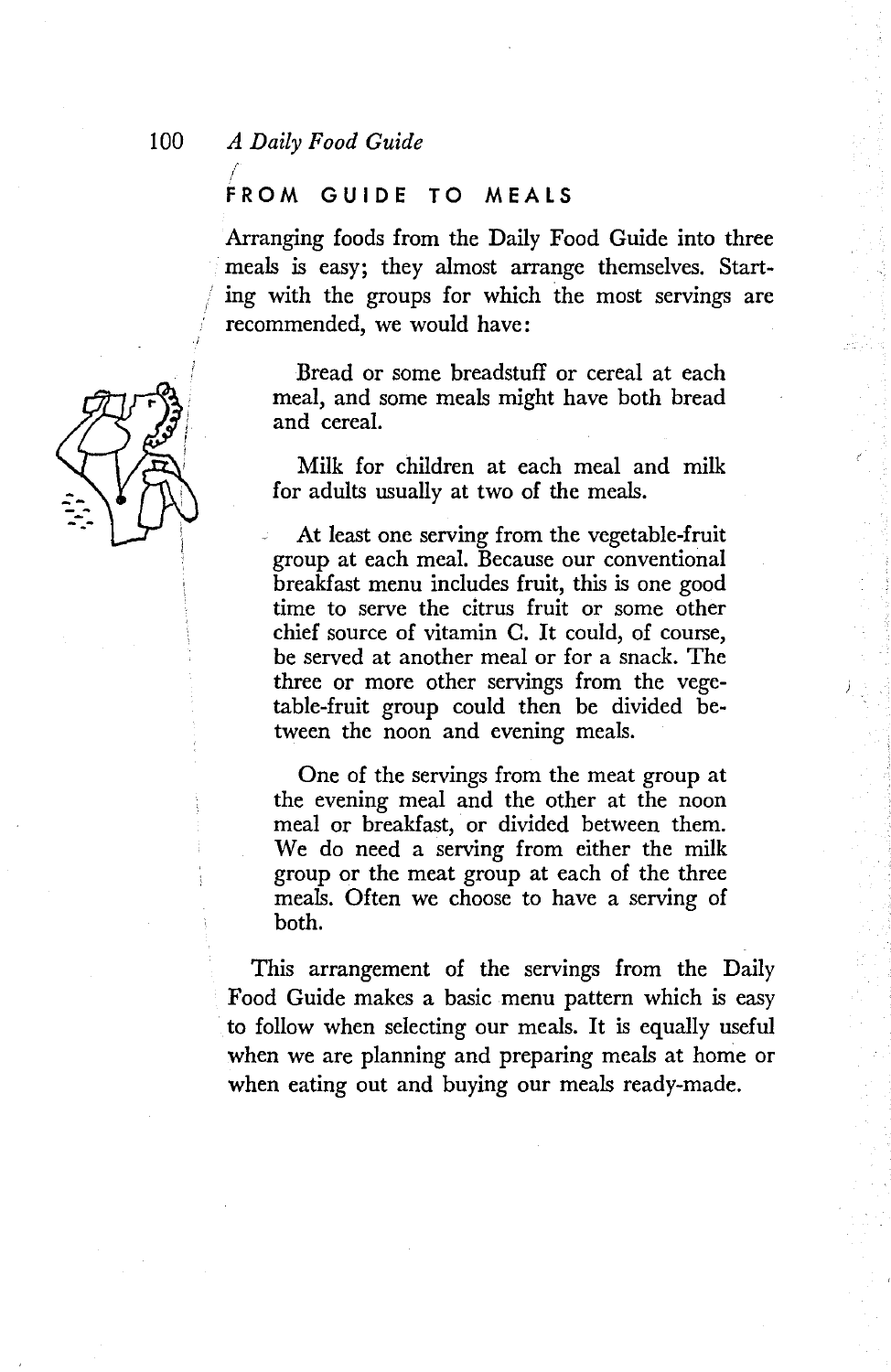#### **BASIC MENU PATTERN FOR AN ADULT**

This pattern is not a complete daily menu. It is an assortment of foods that will supply the major part of your needs for good nutrition. To this you can add other foods to round out your meals, or to use for snacks, and t

| Food Group                 | Number of<br>Servings* | Example of the<br>Kind of Food |
|----------------------------|------------------------|--------------------------------|
|                            | <b>BREAKFAST</b>       |                                |
| Vegetable-Fruit            |                        |                                |
| A good source of vitamin C |                        | Grapefruit- $\frac{1}{2}$      |
| <b>Bread-Cereal</b>        | 2                      | Toast                          |
|                            |                        | Ready-to-eat cerea             |
| Meat or                    | ⅓                      | $Egg$ – one                    |
| Milk                       |                        | Milk-one cup                   |
|                            |                        |                                |

#### **LUNCH OR SUPPER**

| Meat            | 16 to 1 | Luncheon meat            |
|-----------------|---------|--------------------------|
| Bread-Cereal    |         | Bread for sandwich       |
| Vegetable-Fruit |         | Cabbage slaw or<br>apple |
| Milk            |         | Milk-one cup             |

#### **DINNER**

| Meat                                          | Baked ham                   |
|-----------------------------------------------|-----------------------------|
| Vegetable-Fruit<br>A good source of vitamin A |                             |
| at least every other day                      | Mashed sweet<br>potatoes    |
| Other                                         | Vegetable or fruit<br>salad |
| Bread-Cereal                                  | Hot biscuit                 |
| Milk (if not used at breakfast)               | Milk-one cup                |

Also include some butter or margarine and other fat (see Chapter IO, Fats in Food).

The servings that are listed will supply between 1,300 and 1,600 Calories, depending upon the kinds of foods you choose from each food group.

•The size of servings is given in the Daily Food Guide, pages 93-97.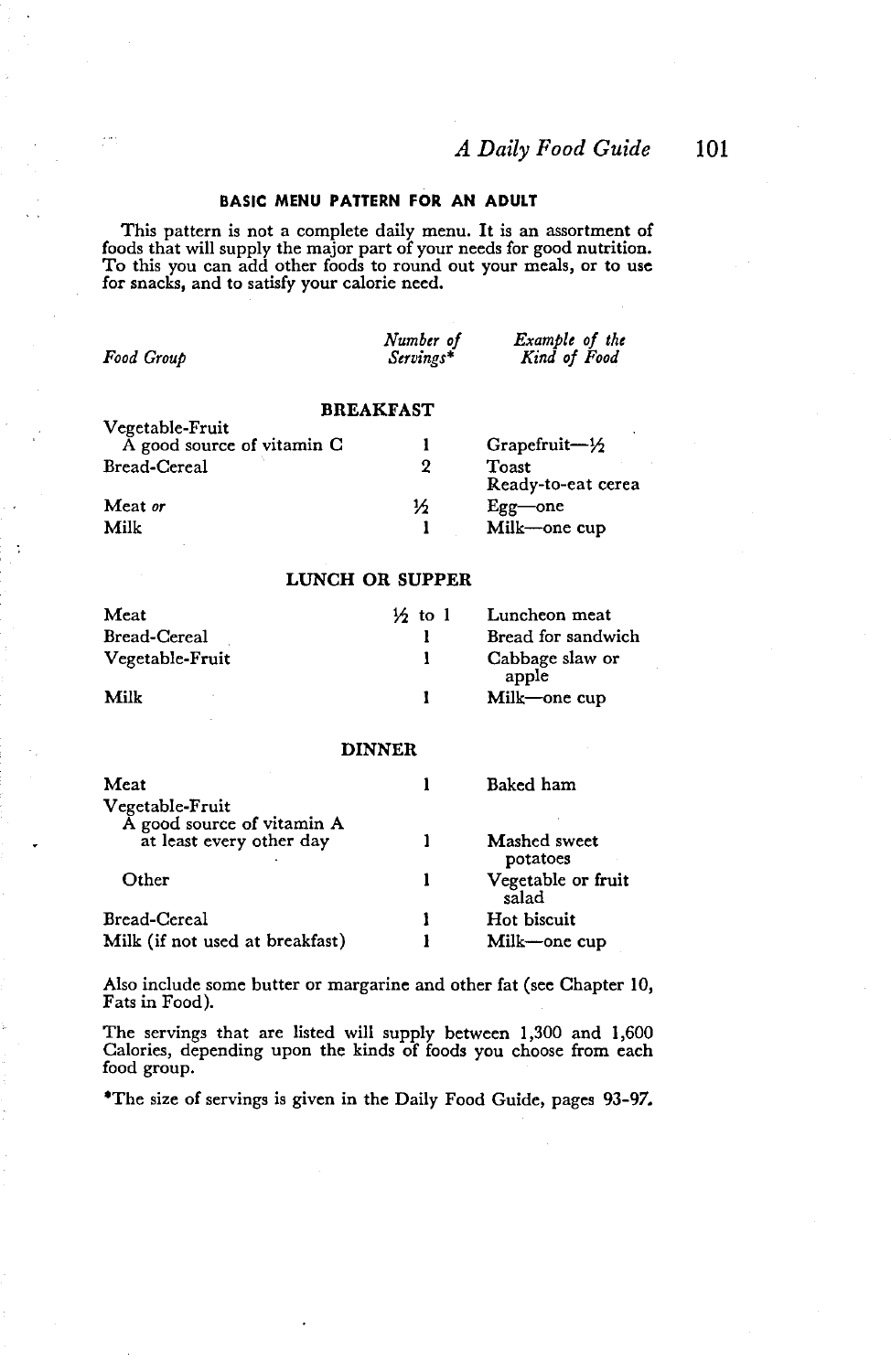The Basic Menu does not list all of the food we need. It is the foundation of our total food intake for a day -a foundation of the right foods to become us. To this we can add more servings from the four food groups and other foods to round out our meals to suit our needs and preferences.

# / **VFOOD IN THE MORNING**

Everyone needs to eat good food at the beginning of each day. "Eat a good breakfast to start a good day" is more than a slogan; it is a research fact. Studies have shown that people who eat a good breakfast are more alert and get more done than those who skip the morning meal. Even after lunch the breakfast skippers perk up for only the early part of the afternoon and then slow down again.

The body needs regular refueling and renourishing to be in top-notch working condition all of the time and to give us health and vigor. It is not like a machine that stops running as soon as the fuel tank is empty. When supplies are lacking, the body will cut down on whatever activities it can, but many living processes must be maintained continuously. For this it has to borrow from its cells, skimp along, and "make do" until food energy and nutrient supplies arrive.

Working all morning without eating breakfast is a little like spending money before we earn it  $-$  each meal or pay check must be used to pay off the accumulated debts instead of giving us some working capital for the time ahead. The coffee-break system in offices and factories has had an unfortunate effect on many people's breakfast habits and on their health, too. It has led them to substitute mid-morning coffee and a

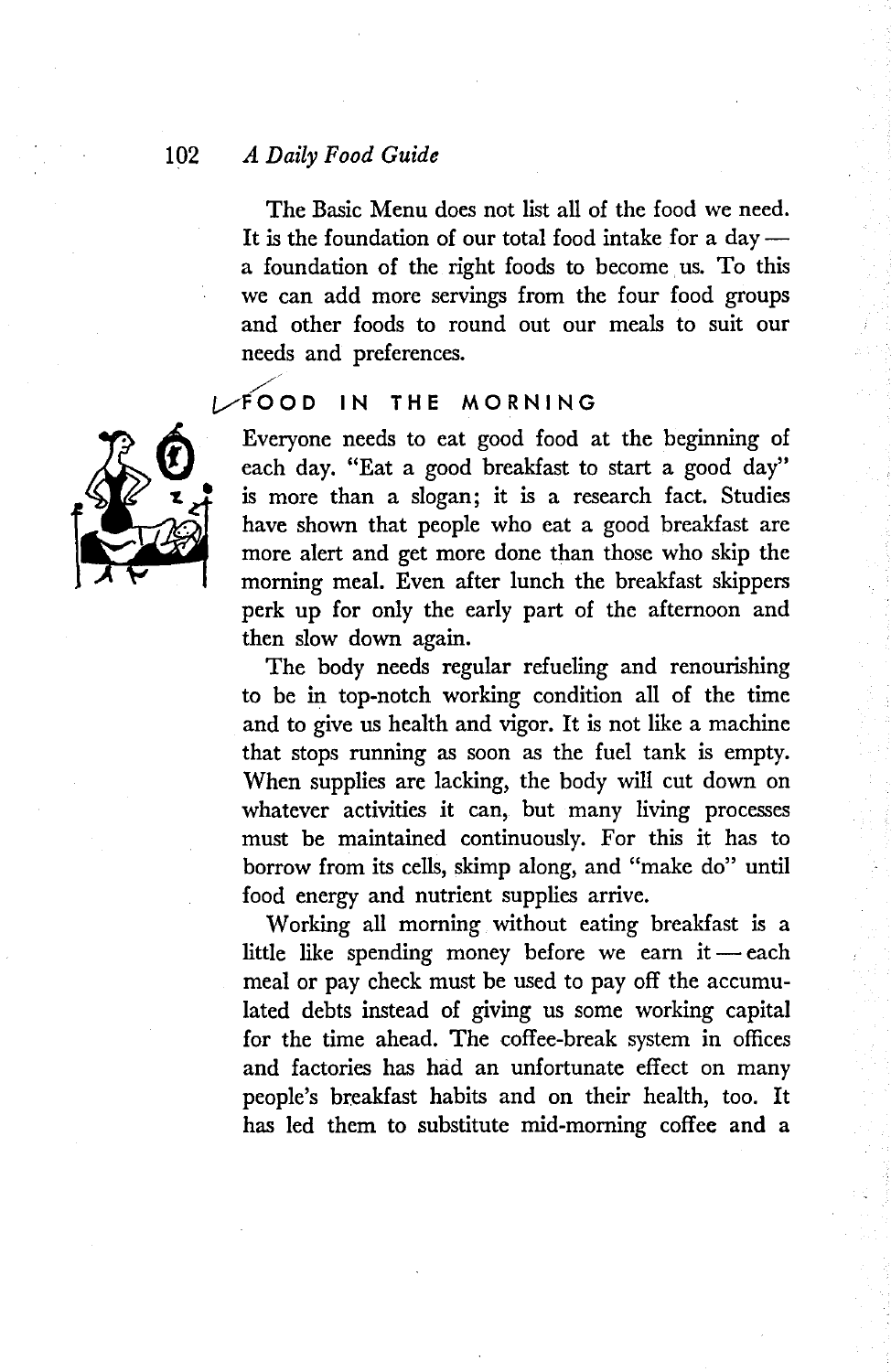snack for breakfast. Yet the snack they choose often supplies chiefly lone-wolf calories.

Another reason for eating breakfast is to make a start on the important job of eating all of the foods we need each day. If we wait until noon to start, it is difficult to complete the job satisfactorily by the end of the day.

A good breakfast will include servings from at least three of the four food groups in the Daily Food Guide. A breakfast need not be heavy with calories to meet this specification although you do need some food energy to start the day. A half a grapefruit, a slice of toast with a teaspoon of butter or margarine, and a glass of skim milk or a boiled or poached egg would supply 225 to 300 Calories (305 to 380 Calories if you prefer to use whole milk). This is too short on food energy for starting the day unless your total energy need is very small indeed, or unless you are going to have a morning snack.

People differ in how much food they like or get accustomed to eating at the beginning of the day. If you have not been in the habit of eating breakfast, you may need to start with small servings and gradually work up to eating ordinary amounts of the important foods. You will be pleasantly surprised at how much better you will feel at the end of the day as well as at the beginning.

The food we eat in the morning does not need to conform to a conventional breakfast menu. Perhaps we are too unimaginative in choosing the food that "becomes us" at the start of the day. If you are tired of ordinary foods, why not have a new taste adventure? Try cheese and crackers, or baked custard made with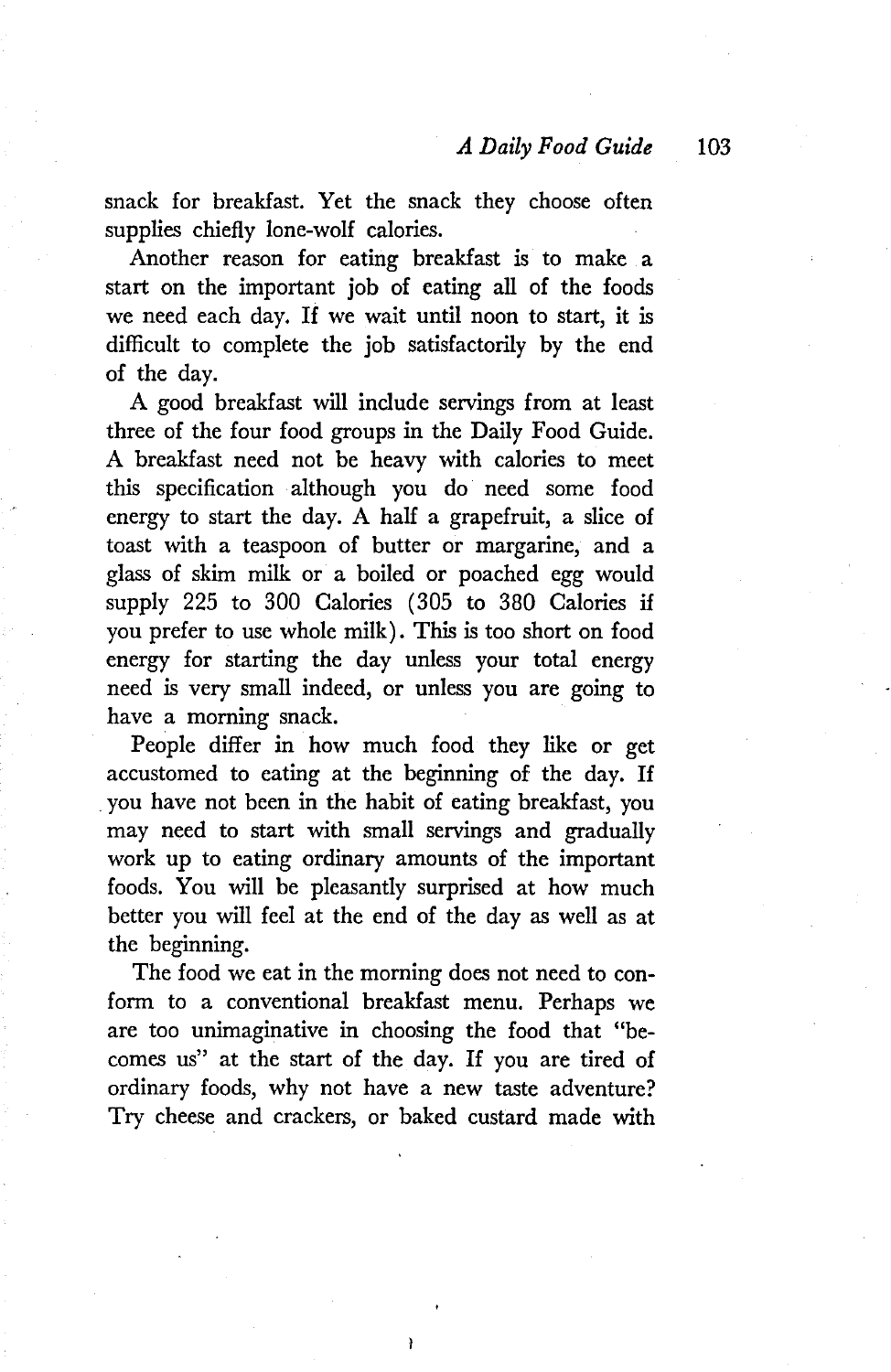#### 104 *A Daily Food Guide*

only a little sugar, soups made with milk, cottage cheese served with fruit, a fried egg or egg salad sandwich, or a broiled cheese or hamburger sandwich.

For many who need lots of food at this meal, potatoes are still a favorite accompaniment of ham and eggs.

Whether you call it breakfast or "just eating something," whether you sit at a well-laid table or stand at the counter in your kitchen or at the drug store, be sure that some nutritious food becomes you as you start your day.

#### **THE LATER YEARS**

Having a long life is getting to be a habit with us. But many men and women with lots of birthdays behind them are not as healthy and happy as they would like to be and as they could be if they were wise eaters. Food becomes older people just as it does younger ones, but some oldsters seem to retire from their responsibility for being well fed.

Many of the common ills of older people  $-$  fatigue, depression, sleeplessness, worry, slow recovery from illness, and even overweight - often can be traced to poor food habits and a poor nutritional state. These handicaps can be removed when people have an adequate diet which provides the nutritional essentials needed for normal functioning of the adult body at every age.

Our bodies and the calendar do not always agree on when we begin to get old. Some people are still young when they are 70 years old, while others are old at 40. Age is judged more by activity, muscular coordination and agility, endurance, and by our attitudes

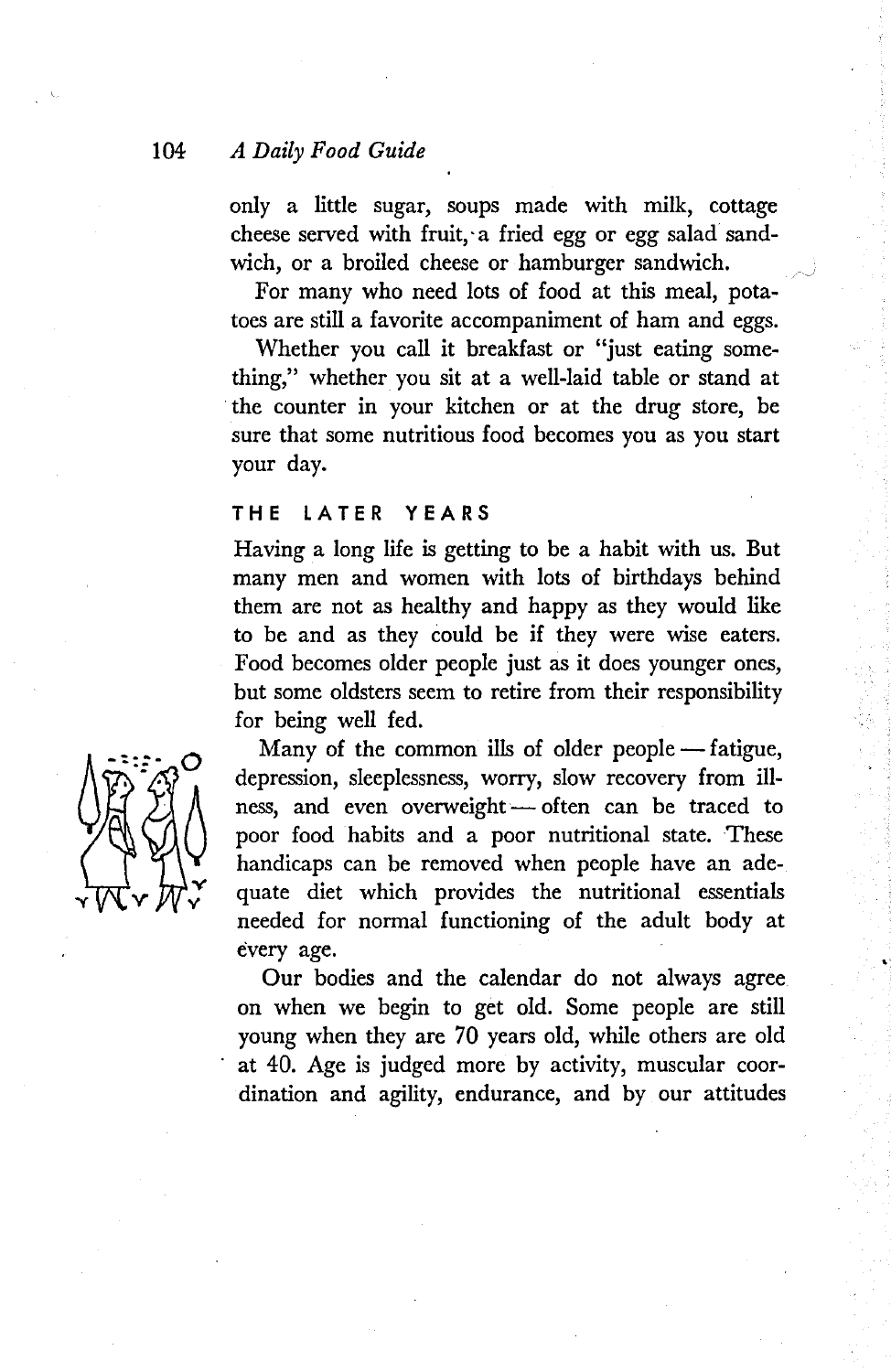and outlook on life, than by the number of years we have lived.

In the usual process of aging, our bodies function less efficiently and we have less strength and endurance as we approach and pass the three-score-and-ten milestone. The wise person adjusts his activities to a slower pace and learns to live within his physical budget while still enjoying life and having fun.

As activity decreases, less food energy is needed, but needs for protein, calcium, and the vitamins remain much the same. The Daily Food Guide is still our best standard, but we usually need to cut down on some of the extras, especially the lone-wolf calories. There is less room for sweets, fats, and rich gravies and desserts in our calorie budget than when we were younger.

Many people are not fortunate enough to have good teeth in later years when they particularly need to chew food thoroughly to aid in its digestion. The paring knife, the food chopper or blender, a little extra cooking to soften the sturdy fibers, and sometimes even the food strainer or sieve can substitute for the teeth of younger days. Often raw vegetables cause discomfort because of their rough-and-tumble capers in the intestinal tract. But the same vegetables after being cooked and mashed become dignified and important contributors toward supplying daily food needs. Raw fruits often are tolerated better than raw vegetables; and grinding or chopping meat is particularly helpful in making it ready for digestion.

Many older people need to eat more often than when they were younger. For them smaller meals and be-